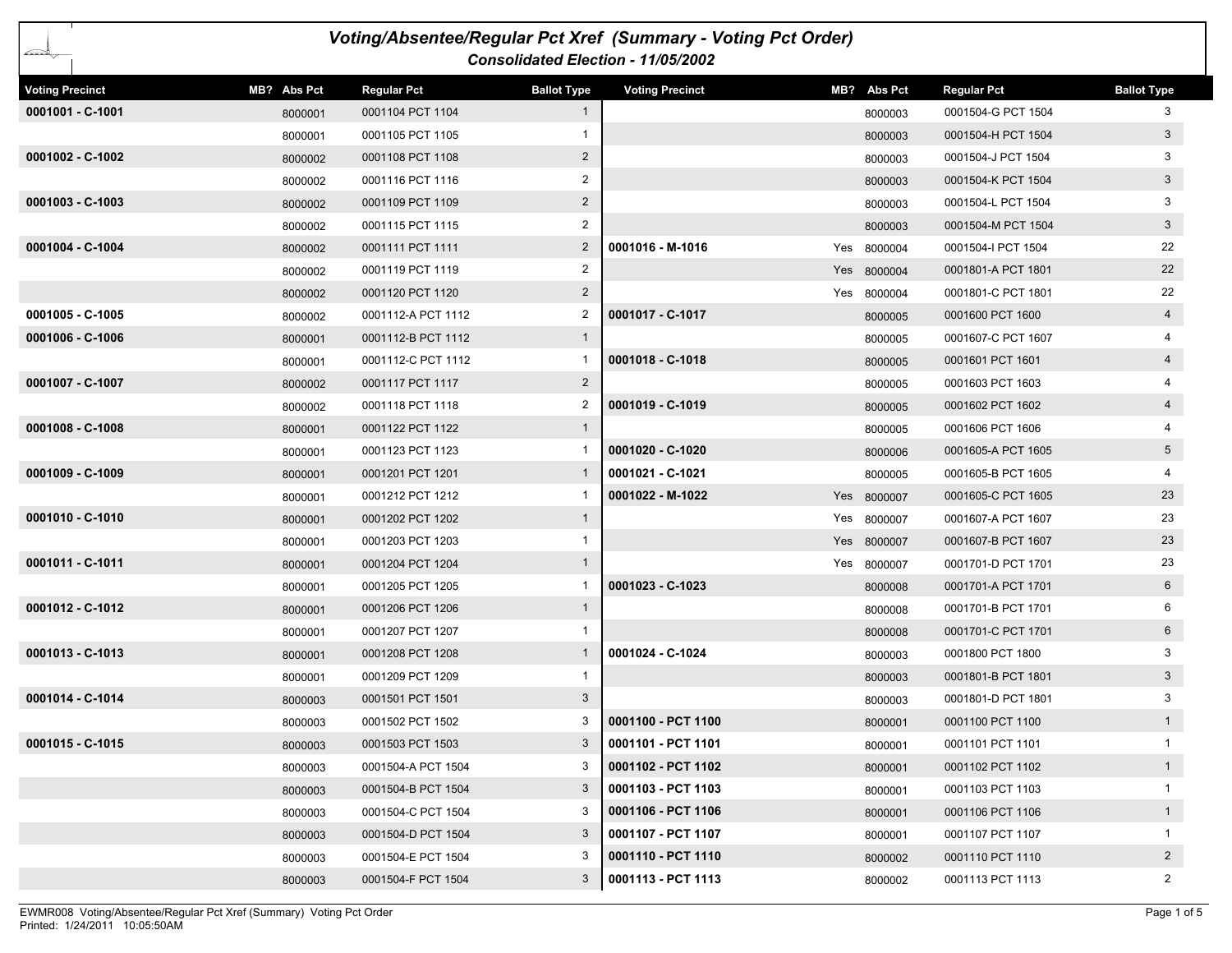| <b>Voting Precinct</b> | MB? Abs Pct | <b>Regular Pct</b> | <b>Ballot Type</b> | <b>Voting Precinct</b> | MB? Abs Pct | <b>Regular Pct</b> | <b>Ballot Type</b> |
|------------------------|-------------|--------------------|--------------------|------------------------|-------------|--------------------|--------------------|
| 0001114 - PCT 1114     | 8000002     | 0001114 PCT 1114   | $\overline{2}$     | 0002016 - M-2016       | Yes 8000015 | 0002803 PCT 2803   | 14                 |
| 0001121 - PCT 1121     | 8000002     | 0001121 PCT 1121   | 2                  | 0002017 - C-2017       | 8000023     | 0002902-A PCT 2902 | 12                 |
| 0001124 - PCT 1124     | 8000002     | 0001124 PCT 1124   | $\overline{2}$     | 0002018 - M-2018       | Yes 8000025 | 0002902-B PCT 2902 | 25                 |
| 0001125 - PCT 1125     | 8000002     | 0001125 PCT 1125   | $\overline{2}$     |                        | Yes 8000025 | 0002903-C PCT 2903 | 25                 |
| 0001210 - PCT 1210     | 8000001     | 0001210 PCT 1210   | $\mathbf{1}$       |                        | Yes 8000025 | 0002903-D PCT 2903 | 25                 |
| 0001211 - PCT 1211     | 8000001     | 0001211 PCT 1211   | $\mathbf{1}$       | 0002019 - C-2019       | 8000023     | 0002903-A PCT 2903 | 12                 |
| 0001500 - PCT 1500     | 8000003     | 0001500 PCT 1500   | $\mathbf{3}$       |                        | 8000023     | 0002903-B PCT 2903 | 12                 |
| 0001604 - PCT 1604     | 8000006     | 0001604 PCT 1604   | 5                  |                        | 8000023     | 0002906 PCT 2906   | 12                 |
| 0002001 - C-2001       | 8000009     | 0002110 PCT 2110   | $\overline{7}$     | 0002020 - C-2020       | 8000023     | 0002904 PCT 2904   | 12                 |
|                        | 8000009     | 0002111 PCT 2111   | $\overline{7}$     |                        | 8000023     | 0002905 PCT 2905   | 12                 |
| 0002002 - C-2002       | 8000011     | 0002200 PCT 2200   | 8                  | 0002101 - PCT 2101     | 8000009     | 0002101 PCT 2101   | $7\overline{ }$    |
|                        | 8000011     | 0002203 PCT 2203   | 8                  | 0002102 - PCT 2102     | 8000009     | 0002102 PCT 2102   | $\overline{7}$     |
| $0002003 - C-2003$     | 8000011     | 0002202 PCT 2202   | 8                  | 0002103 - PCT 2103     | 8000009     | 0002103 PCT 2103   | $\overline{7}$     |
|                        | 8000011     | 0002204 PCT 2204   | 8                  | 0002104 - PCT 2104     | 8000009     | 0002104 PCT 2104   | $\overline{7}$     |
| 0002004 - C-2004       | 8000011     | 0002208 PCT 2208   | 8                  | 0002107 - PCT 2107     | 8000009     | 0002107 PCT 2107   | $7\overline{ }$    |
|                        | 8000011     | 0002209 PCT 2209   | 8                  | 0002108 - PCT 2108     | 8000009     | 0002108 PCT 2108   | $\overline{7}$     |
| 0002005 - C-2005       | 8000011     | 0002210 PCT 2210   | 8                  | 0002109 - PCT 2109     | 8000009     | 0002109 PCT 2109   | $7\overline{ }$    |
|                        | 8000011     | 0002211 PCT 2211   | 8                  | 0002112 - PCT 2112     | 8000009     | 0002112 PCT 2112   | $\overline{7}$     |
| 0002006 - C-2006       | 8000011     | 0002212 PCT 2212   | 8                  | 0002201 - PCT 2201     | 8000011     | 0002201 PCT 2201   | 8                  |
|                        | 8000011     | 0002213 PCT 2213   | 8                  | 0002205 - PCT 2205     | 8000011     | 0002205 PCT 2205   | 8                  |
| 0002007 - C-2007       | 8000013     | 0002400 PCT 2400   | 9                  | 0002206 - PCT 2206     | 8000011     | 0002206 PCT 2206   | 8                  |
|                        | 8000013     | 0002401 PCT 2401   | 9                  | 0002207 - PCT 2207     | 8000011     | 0002207 PCT 2207   | 8                  |
| 0002008 - C-2008       | 8000014     | 0002500 PCT 2500   | 10 <sup>°</sup>    | 0002301 - PCT 2301     | 8000012     | 0002301 PCT 2301   | 13                 |
|                        | 8000014     | 0002501-A PCT 2501 | 10                 | 0002302 - PCT 2302     | 8000012     | 0002302 PCT 2302   | 13                 |
|                        | 8000014     | 0002501-C PCT 2501 | 10                 | 0002303 - PCT 2303     | 8000012     | 0002303 PCT 2303   | 13                 |
| 0002009 - M-2009       | Yes 8000015 | 0002501-B PCT 2501 | 14                 | 0002304 - PCT 2304     | 8000012     | 0002304 PCT 2304   | 13                 |
|                        | Yes 8000015 | 0002501-D PCT 2501 | 14                 | 0002305 - PCT 2305     | 8000012     | 0002305 PCT 2305   | 13                 |
| 0002010 - C-2010       | 8000014     | 0002502 PCT 2502   | 10                 | 0002306 - PCT 2306     | 8000012     | 0002306 PCT 2306   | 13                 |
|                        | 8000014     | 0002503 PCT 2503   | 10                 | 0002402 - PCT 2402     | 8000013     | 0002402 PCT 2402   | $9^{\circ}$        |
| 0002011 - C-2011       | 8000014     | 0002505 PCT 2505   | 10                 | 0002504 - PCT 2504     | 8000014     | 0002504 PCT 2504   | 10                 |
|                        | 8000014     | 0002506-A PCT 2506 | 10                 | 0002600 - PCT 2600     | 8000021     | 0002600 PCT 2600   | 11                 |
|                        | 8000014     | 0002506-B PCT 2506 | 10                 | 0002601 - PCT 2601     | 8000021     | 0002601 PCT 2601   | 11                 |
|                        | 8000014     | 0002506-C PCT 2506 | 10                 | 0002701 - PCT 2701     | 8000015     | 0002701 PCT 2701   | 14                 |
| 0002012 - M-2012       | Yes 8000015 | 0002602-A PCT 2602 | 14                 | 0002800 - PCT 2800     | 8000014     | 0002800 PCT 2800   | 10                 |
|                        | Yes 8000015 | 0002603 PCT 2603   | 14                 | 0002801 - PCT 2801     | 8000014     | 0002801 PCT 2801   | 10 <sup>°</sup>    |
| 0002013 - C-2013       | 8000021     | 0002602-B PCT 2602 | 11                 | 0002907 - PCT 2907     | 8000023     | 0002907 PCT 2907   | 12                 |
| 0002014 - M-2014       | Yes 8000015 | 0002700 PCT 2700   | 14                 | 0002908 - PCT 2908     | 8000023     | 0002908 PCT 2908   | 12                 |
| 0002015 - M-2015       | Yes 8000022 | 0002802 PCT 2802   | 24                 | 0003001 - C-3001       | 8000026     | 0003100 PCT 3100   | 15                 |

Printed: 1/24/2011 10:05:50AM EWMR008 Voting/Absentee/Regular Pct Xref (Summary) Voting Pct Order Page 2 of 5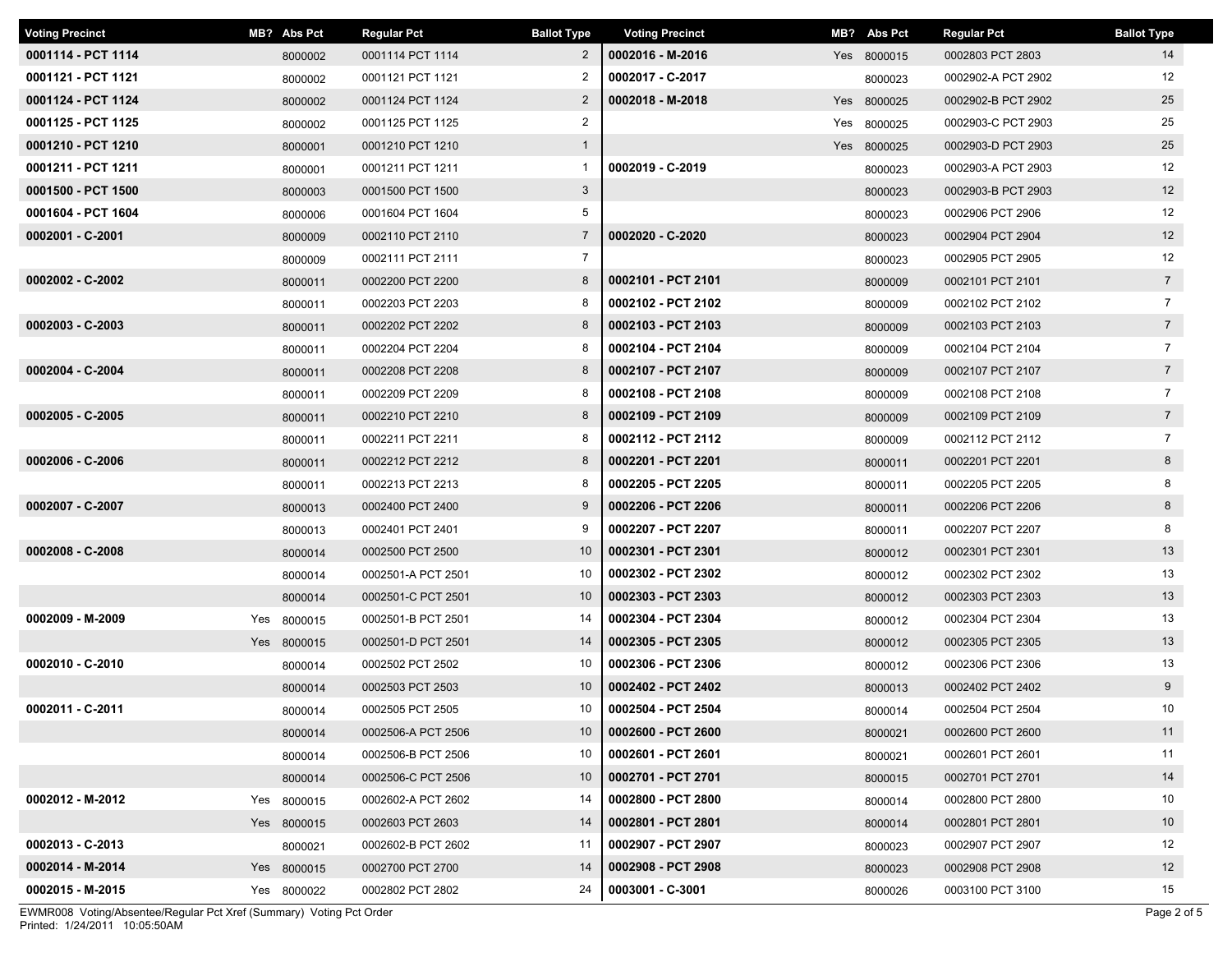| <b>Voting Precinct</b> | MB? Abs Pct | <b>Regular Pct</b> | <b>Ballot Type</b> | <b>Voting Precinct</b> | MB? Abs Pct | <b>Regular Pct</b> | <b>Ballot Type</b> |
|------------------------|-------------|--------------------|--------------------|------------------------|-------------|--------------------|--------------------|
| 0003001 - C-3001       | 8000026     | 0003101 PCT 3101   | 15                 | 0003107 - PCT 3107     | 8000026     | 0003107 PCT 3107   | 15                 |
| $0003002 - C-3002$     | 8000026     | 0003102 PCT 3102   | 15                 | 0003201 - PCT 3201     | 8000017     | 0003201 PCT 3201   | 14                 |
|                        | 8000026     | 0003103 PCT 3103   | 15                 | 0003204 - PCT 3204     | 8000017     | 0003204 PCT 3204   | 14                 |
| 0003003 - C-3003       | 8000017     | 0003202 PCT 3202   | 14                 | 0003207 - PCT 3207     | 8000017     | 0003207 PCT 3207   | 14                 |
|                        | 8000017     | 0003203 PCT 3203   | 14                 | 0003209 - PCT 3209     | 8000017     | 0003209 PCT 3209   | 14                 |
| 0003004 - C-3004       | 8000017     | 0003205 PCT 3205   | 14                 | 0003216 - PCT 3216     | 8000017     | 0003216 PCT 3216   | 14                 |
|                        | 8000017     | 0003206 PCT 3206   | 14                 | 0003301 - PCT 3301     | 8000027     | 0003301 PCT 3301   | 16                 |
| 0003005 - C-3005       | 8000017     | 0003208 PCT 3208   | 14                 | 0003302 - PCT 3302     | 8000027     | 0003302 PCT 3302   | 16                 |
|                        | 8000017     | 0003210 PCT 3210   | 14                 | 0003303 - PCT 3303     | 8000027     | 0003303 PCT 3303   | 16                 |
| 0003006 - C-3006       | 8000017     | 0003211 PCT 3211   | 14                 | 0003304 - PCT 3304     | 8000027     | 0003304 PCT 3304   | 16                 |
|                        | 8000017     | 0003214 PCT 3214   | 14                 | 0003305 - PCT 3305     | 8000027     | 0003305 PCT 3305   | 16                 |
| 0003007 - C-3007       | 8000017     | 0003212 PCT 3212   | 14                 | 0003306 - PCT 3306     | 8000027     | 0003306 PCT 3306   | 16                 |
|                        | 8000017     | 0003213 PCT 3213   | 14                 | 0003307 - PCT 3307     | 8000027     | 0003307 PCT 3307   | 16                 |
| 0003008 - C-3008       | 8000017     | 0003215 PCT 3215   | 14                 | 0003401 - PCT 3401     | 8000016     | 0003401 PCT 3401   | 14                 |
|                        | 8000017     | 0003217 PCT 3217   | 14                 | 0003402 - PCT 3402     | 8000016     | 0003402 PCT 3402   | 14                 |
| 0003009 - C-3009       | 8000018     | 0003500 PCT 3500   | 14                 | 0003502 - PCT 3502     | 8000018     | 0003502 PCT 3502   | 14                 |
|                        | 8000018     | 0003506 PCT 3506   | 14                 | 0003503 - PCT 3503     | 8000018     | 0003503 PCT 3503   | 14                 |
| 0003010 - C-3010       | 8000018     | 0003501 PCT 3501   | 14                 | 0003507 - PCT 3507     | 8000018     | 0003507 PCT 3507   | 14                 |
|                        | 8000018     | 0003508 PCT 3508   | 14                 | 0003600 - PCT 3600     | 8000018     | 0003600 PCT 3600   | 14                 |
| 0003011 - C-3011       | 8000018     | 0003504 PCT 3504   | 14                 | 0003601 - PCT 3601     | 8000018     | 0003601 PCT 3601   | 14                 |
|                        | 8000018     | 0003505 PCT 3505   | 14                 | 0003602 - PCT 3602     | 8000018     | 0003602 PCT 3602   | 14                 |
| 0003012 - C-3012       | 8000018     | 0003700 PCT 3700   | 14                 | 0003705 - PCT 3705     | 8000018     | 0003705 PCT 3705   | 14                 |
|                        | 8000018     | 0003706 PCT 3706   | 14                 | 0004001 - M-4001       | Yes 8000020 | 0004104 PCT 4104   | 14                 |
| 0003013 - C-3013       | 8000018     | 0003701 PCT 3701   | 14                 | 0004002 - C-4002       | 8000020     | 0004200-A PCT 4200 | 14                 |
|                        | 8000018     | 0003703 PCT 3703   | 14                 |                        | 8000020     | 0004200-C PCT 4200 | 14                 |
| 0003014 - M-3014       | Yes 8000018 | 0003702 PCT 3702   | 14                 | 0004003 - M-4003       | Yes 8000029 | 0004200-B PCT 4200 | 27                 |
| 0003015 - C-3015       | 8000018     | 0003704-A PCT 3704 | 14                 | 0004004 - M-4004       | Yes 8000031 | 0004201-A PCT 4201 | 17                 |
|                        | 8000018     | 0003704-B PCT 3704 | 14                 |                        | Yes 8000031 | 0004201-C PCT 4201 | 17                 |
|                        | 8000018     | 0003704-C PCT 3704 | 14                 | 0004005 - M-4005       | Yes 8000020 | 0004201-B PCT 4201 | 14                 |
|                        | 8000018     | 0003704-D PCT 3704 | 14                 |                        | Yes 8000020 | 0004201-D PCT 4201 | 14                 |
|                        | 8000018     | 0003704-E PCT 3704 | 14                 |                        | Yes 8000020 | 0004201-E PCT 4201 | 14                 |
|                        | 8000018     | 0003704-F PCT 3704 | 14                 | 0004006 - C-4006       | 8000031     | 0004202 PCT 4202   | 17                 |
| 0003016 - M-3016       | Yes 8000028 | 0003704-G PCT 3704 | 26                 |                        | 8000031     | 0004203 PCT 4203   | 17                 |
| 0003017 - C-3017       | 8000018     | 0003800 PCT 3800   | 14                 | 0004007 - M-4007       | Yes 8000019 | 0004250 PCT 4250   | 14                 |
|                        | 8000018     | 0003801 PCT 3801   | 14                 | 0004008 - C-4008       | 8000020     | 0004300 PCT 4300   | 14                 |
| 0003104 - PCT 3104     | 8000026     | 0003104 PCT 3104   | 15                 |                        | 8000020     | 0004303 PCT 4303   | 14                 |
| 0003105 - PCT 3105     | 8000026     | 0003105 PCT 3105   | 15                 | 0004009 - C-4009       | 8000020     | 0004301-A PCT 4301 | 14                 |
| 0003106 - PCT 3106     | 8000026     | 0003106 PCT 3106   | 15                 |                        | 8000020     | 0004301-B PCT 4301 | 14                 |

Printed: 1/24/2011 10:05:50AM EWMR008 Voting/Absentee/Regular Pct Xref (Summary) Voting Pct Order Page 3 of 5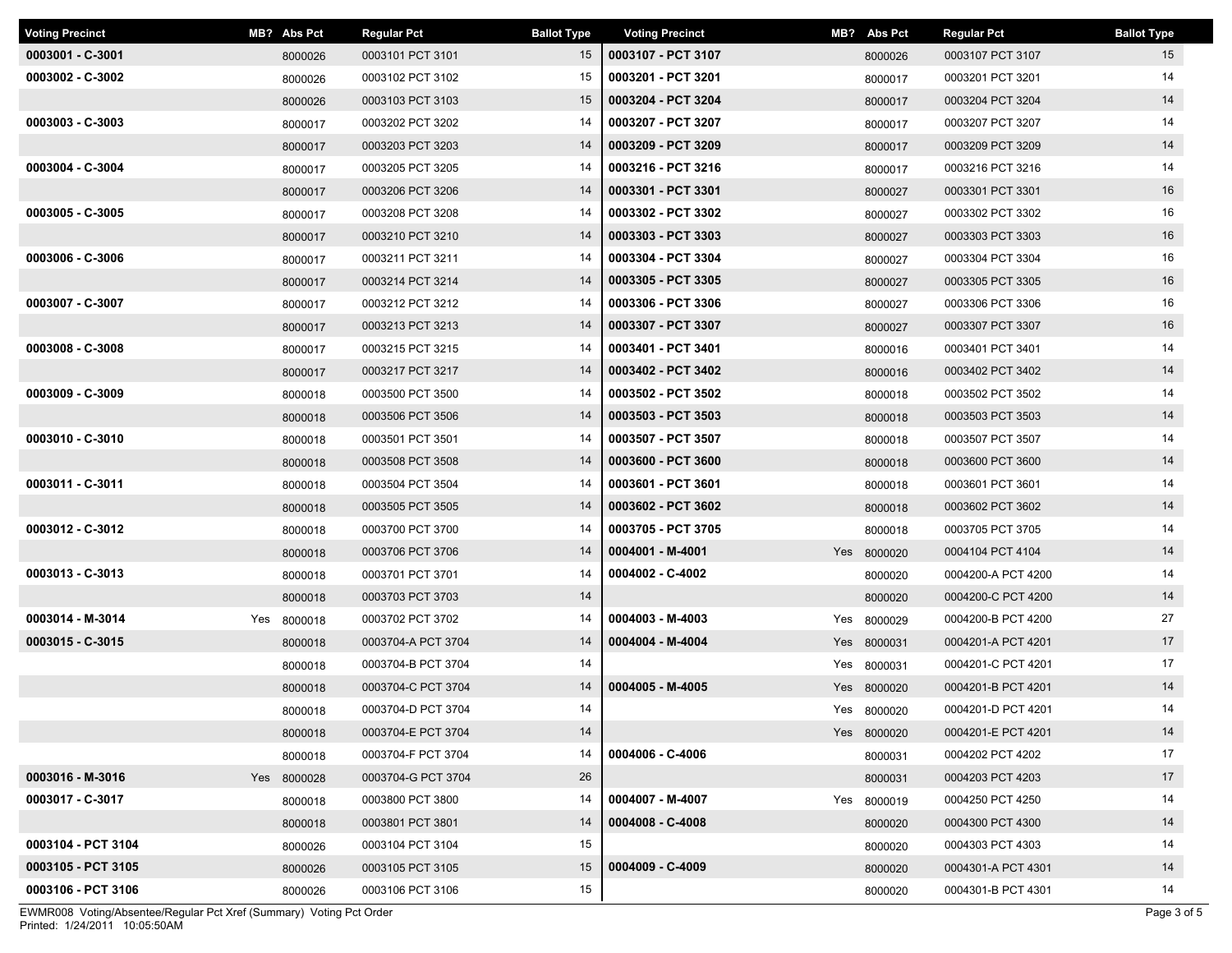| <b>Voting Precinct</b> | MB? Abs Pct | <b>Regular Pct</b> | <b>Ballot Type</b> | <b>Voting Precinct</b> | MB? Abs Pct | <b>Regular Pct</b> | <b>Ballot Type</b> |
|------------------------|-------------|--------------------|--------------------|------------------------|-------------|--------------------|--------------------|
| 0004009 - C-4009       | 8000020     | 0004301-C PCT 4301 | 14                 | 0004402 - PCT 4402     | 8000020     | 0004402 PCT 4402   | 14                 |
|                        | 8000020     | 0004301-D PCT 4301 | 14                 | 0004403 - PCT 4403     | 8000020     | 0004403 PCT 4403   | 14                 |
|                        | 8000020     | 0004301-E PCT 4301 | 14                 | 0004501 - PCT 4501     | 8000030     | 0004501 PCT 4501   | 17                 |
|                        | 8000020     | 0004301-F PCT 4301 | 14                 | 0004502 - PCT 4502     | 8000030     | 0004502 PCT 4502   | 17                 |
|                        | 8000020     | 0004301-G PCT 4301 | 14                 | 0004503 - PCT 4503     | 8000030     | 0004503 PCT 4503   | 17                 |
| 0004010 - M-4010       | Yes 8000034 | 0004301-H PCT 4301 | 28                 | 0004600 - PCT 4600     | 8000024     | 0004600 PCT 4600   | 12                 |
|                        | Yes 8000034 | 0004305-A PCT 4305 | 28                 | 0004601 - PCT 4601     | 8000024     | 0004601 PCT 4601   | 12                 |
|                        | Yes 8000034 | 0004305-D PCT 4305 | 28                 | 0004703 - PCT 4703     | 8000038     | 0004703 PCT 4703   | 20                 |
|                        | Yes 8000034 | 0004306-G PCT 4306 | 28                 | 0004707 - PCT 4707     | 8000038     | 0004707 PCT 4707   | 20                 |
| 0004011 - C-4011       | 8000036     | 0004305-B PCT 4305 | 18                 | 0004708 - PCT 4708     | 8000038     | 0004708 PCT 4708   | 20                 |
|                        | 8000036     | 0004305-C PCT 4305 | 18                 | 0004709 - PCT 4709     | 8000038     | 0004709 PCT 4709   | 20                 |
|                        | 8000036     | 0004305-E PCT 4305 | 18                 | 0004800 - PCT 4800     | 8000010     | 0004800 PCT 4800   | $\overline{7}$     |
| 0004012 - M-4012       | Yes 8000035 | 0004305-F PCT 4305 | 19                 | 0004806 - PCT 4806     | 8000039     | 0004806 PCT 4806   | 21                 |
| 0004013 - M-4013       | Yes 8000037 | 0004306-A PCT 4306 | 29                 | 0005001 - C-5001       | 8000032     | 0005200 PCT 5200   | 17                 |
| 0004014 - C-4014       | 8000035     | 0004306-B PCT 4306 | 19                 |                        | 8000032     | 0005210 PCT 5210   | 17                 |
|                        | 8000035     | 0004306-C PCT 4306 | 19                 | 0005101 - PCT 5101     | 8000032     | 0005101 PCT 5101   | 17                 |
|                        | 8000035     | 0004306-D PCT 4306 | 19                 | 0005102 - PCT 5102     | 8000032     | 0005102 PCT 5102   | 17                 |
|                        | 8000035     | 0004306-E PCT 4306 | 19                 | 0005103 - PCT 5103     | 8000032     | 0005103 PCT 5103   | 17                 |
|                        | 8000035     | 0004306-F PCT 4306 | 19                 | 0005201 - PCT 5201     | 8000032     | 0005201 PCT 5201   | 17                 |
|                        | 8000035     | 0004306-H PCT 4306 | 19                 | 0005202 - PCT 5202     | 8000032     | 0005202 PCT 5202   | 17                 |
|                        | 8000035     | 0004307 PCT 4307   | 19                 | 0005203 - PCT 5203     | 8000032     | 0005203 PCT 5203   | 17                 |
| 0004015 - C-4015       | 8000038     | 0004700 PCT 4700   | 20                 | 0005204 - PCT 5204     | 8000032     | 0005204 PCT 5204   | 17                 |
|                        | 8000038     | 0004706 PCT 4706   | 20                 | 0005205 - PCT 5205     | 8000032     | 0005205 PCT 5205   | 17                 |
| 0004016 - C-4016       | 8000038     | 0004701 PCT 4701   | 20                 | 0005206 - PCT 5206     | 8000032     | 0005206 PCT 5206   | 17                 |
|                        | 8000038     | 0004702 PCT 4702   | 20                 | 0005207 - PCT 5207     | 8000032     | 0005207 PCT 5207   | 17                 |
| 0004017 - C-4017       | 8000038     | 0004704 PCT 4704   | 20                 | 0005208 - PCT 5208     | 8000032     | 0005208 PCT 5208   | 17                 |
|                        | 8000038     | 0004705 PCT 4705   | 20                 | 0005209 - PCT 5209     | 8000032     | 0005209 PCT 5209   | 17                 |
| 0004018 - M-4018       | Yes 8000010 | 0004803 PCT 4803   | 7                  | 0005211 - PCT 5211     | 8000032     | 0005211 PCT 5211   | 17                 |
| 0004019 - M-4019       | Yes 8000040 | 0004901 PCT 4901   | 30                 | 0005212 - PCT 5212     | 8000032     | 0005212 PCT 5212   | 17                 |
| 0004020 - M-4020       | Yes 8000020 | 0004902 PCT 4902   | 14                 | 0005213 - PCT 5213     | 8000032     | 0005213 PCT 5213   | 17                 |
| 0004100 - PCT 4100     | 8000020     | 0004100 PCT 4100   | 14                 | 0005214 - PCT 5214     | 8000032     | 0005214 PCT 5214   | 17                 |
| 0004101 - PCT 4101     | 8000020     | 0004101 PCT 4101   | 14                 | 0005215 - PCT 5215     | 8000032     | 0005215 PCT 5215   | 17                 |
| 0004102 - PCT 4102     | 8000020     | 0004102 PCT 4102   | 14                 | 0005216 - PCT 5216     | 8000032     | 0005216 PCT 5216   | 17                 |
| 0004103 - PCT 4103     | 8000020     | 0004103 PCT 4103   | 14                 | 0005217 - PCT 5217     | 8000032     | 0005217 PCT 5217   | 17                 |
| 0004302 - PCT 4302     | 8000020     | 0004302 PCT 4302   | 14                 | 0005218 - PCT 5218     | 8000032     | 0005218 PCT 5218   | 17                 |
| 0004304 - PCT 4304     | 8000020     | 0004304 PCT 4304   | 14                 | 0005219 - PCT 5219     | 8000032     | 0005219 PCT 5219   | 17                 |
| 0004400 - PCT 4400     | 8000020     | 0004400 PCT 4400   | 14                 | 0005220 - PCT 5220     | 8000032     | 0005220 PCT 5220   | 17                 |
| 0004401 - PCT 4401     | 8000020     | 0004401 PCT 4401   | 14                 | 0005221 - PCT 5221     | 8000032     | 0005221 PCT 5221   | 17                 |